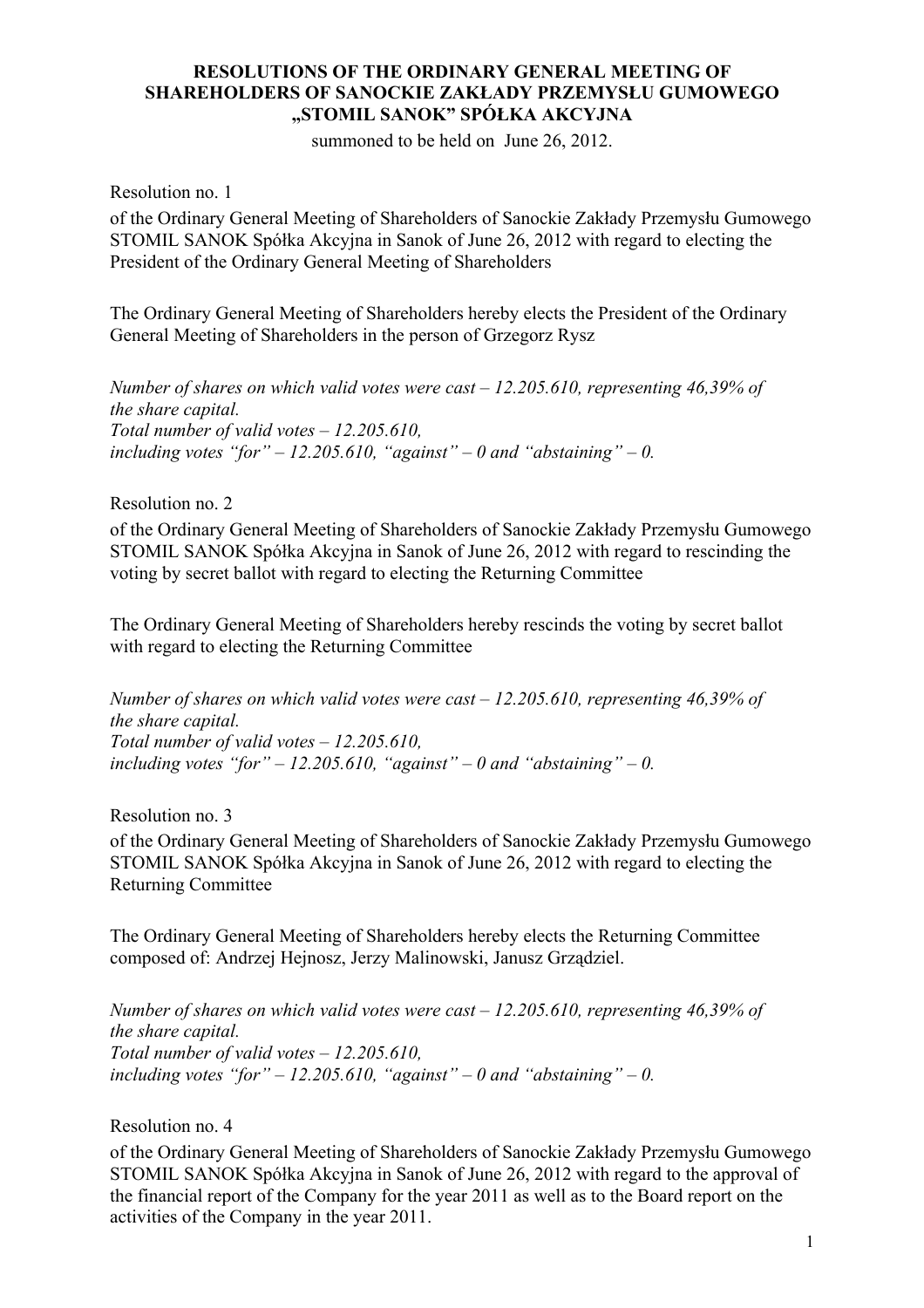Based on the article 395 §2 point 1) of the Commercial Companies' Code and based on § 30 section 1 point 1) of the Statute of the Company, the following is hereby adopted:

§ 1

The General Meeting, after having examined the financial report Sanockie Zakłady Przemysłu Gumowego STOMIL SANOK Spółka Akcyjna for the year 2011, submitted by the Board and verified by an expert accountant, including the financial situation report (balance-sheet), profit and loss statement, additional information and explanations, cash flow report, statement on changes in the share capital as well as report of the Board on the activities of the Company in 2011, and after having examined the report of the Supervisory Board on the results of verification of these documents, decides:

- 1. to approve the financial situation report (balance-sheet) made as of December 31, 2011 showing the sum of 390 716 146,99 zlotys on both the side of assets and liabilities,
- 2. to approve the profit and loss statement for the year 2011 showing:
	- a) revenues from sales of articles, goods and materials in the amount of 468 745 775,61 zlotys,
	- b) gross profit in the amount of 47 372 832,04 zlotys,
	- c) net profit in the amount of 37 359 006,04 zlotys,
- 3. to approve the statement of comprehensive income for the year 2011 showing a total income in the amount of 37 797 873,87 zlotys,
- 4. to approve the cash flow statement for the year 2011 showing an decrease in the amount of cash 241 343,68 zlotys,
- 5. to approve the statement on changes in the share capital showing it to be on the level of 248 740 107,64 zlotys as of December 31, 2011,
- 6. to approve the additional information and explanations,
- 7. to approve the report of the Board on the activities of the Company in the year 2011.

## § 2

The General Meeting obligates the Board of the Company to immediately submit the financial report for the year 2011 together with the report of the Board on the activities of the Company in the year 2011 and accompanied by the expert accountant opinion to the companies' register held at the National Court Register and to announce the contents of these documents in the Monitor Polski B.

§ 3

The resolution shall enter into force as of the day of its adoption.

*Number of shares on which valid votes were cast – 12.205.610, representing 46,39% of the share capital.* 

*Total number of valid votes – 12.205.610,*  including votes "for"  $-12.205.610$ , "against"  $-0$  and "abstaining"  $-0$ .

Resolution no. 5

of the Ordinary General Meeting of Shareholders of Sanockie Zakłady Przemysłu Gumowego STOMIL SANOK Spółka Akcyjna in Sanok of June 26, 2012 with regard to the approval of the consolidated financial report of the capital group STOMIL SANOK S.A. for the year 2011 and of the report on the activities of the capital group in the year 2011.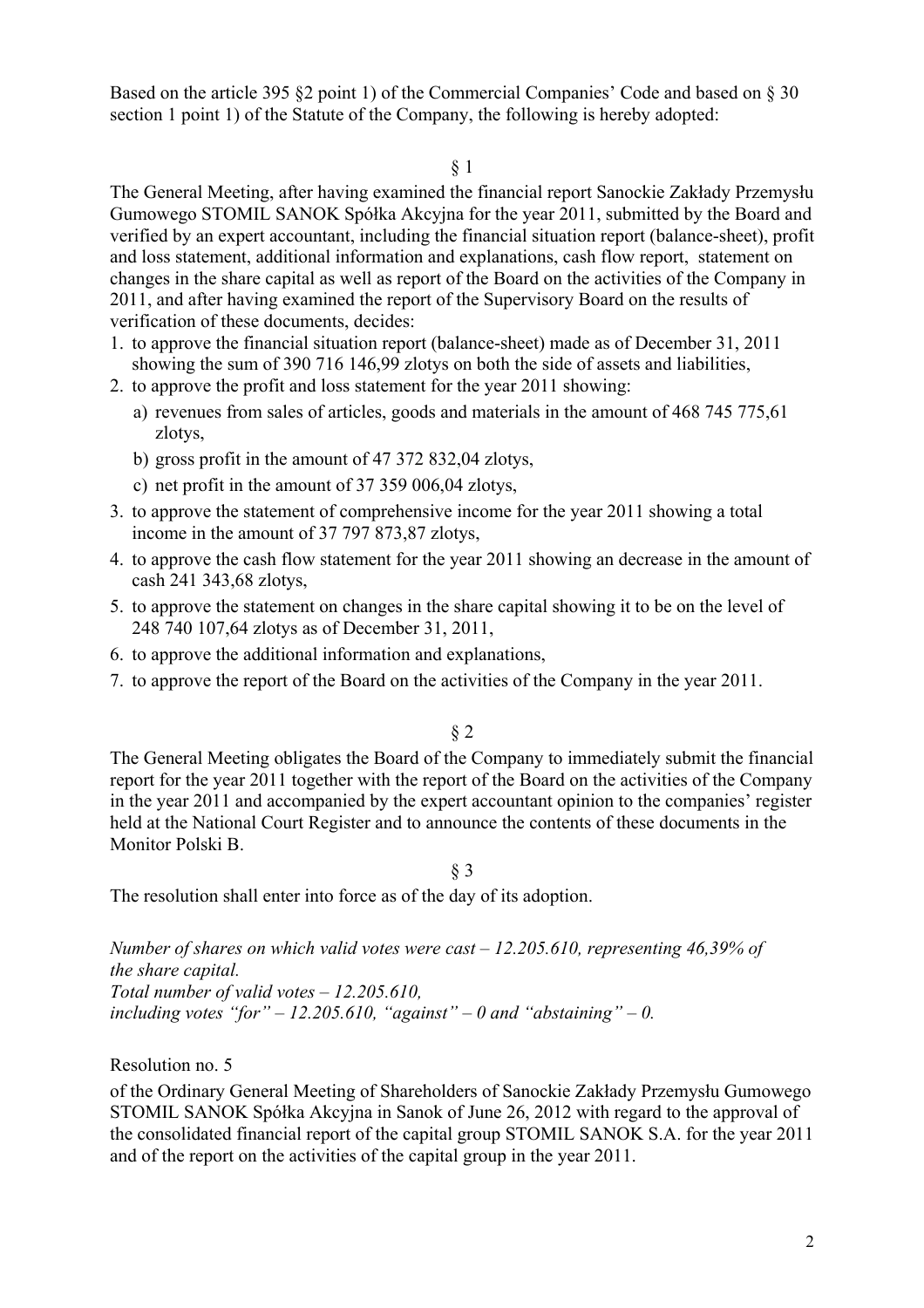Based on the article 63c section 4 of the Act of parliament dated September 29, 1994 with regard to the accountancy (Journal of Laws of 2009, No. 152, Item 1223 as amended), the following is hereby adopted:

§ 1

The General Meeting, after having examined the consolidated financial report of the capital group STOMIL SANOK Spółka Akcyjna, submitted by the Board and verified by an expert accountant, including the financial situation report (balance-sheet), profit and loss statement, additional information and explanations, cash flow report, statement on changes in the share capital as well as report of the Board of the dominant entity on the activities of the Capital Group in 2011, the group consisting of STOMIL SANOK Spółka Akcyjna acting as the dominant entity and the following subsidiaries covered in the consolidated report:

- a) STOMIL SANOK DYSTRYBUCJA Limited Liability Company seated in Bogucin near Poznań,
- b) STOMET Limited Liability Company seated in Sanok,
- c) STOMIL Sanatorium & Tourism Limited Liability Company seated in Rymanów-Zdrój,
- d) Commercial and Service Enterprise STOMIL EAST Limited Liability Company seated in Sanok,
- e) Stomil Sanok WIATKA Joint Stock Company seated in Kirov (Russia),
- f) Stomil Sanok RUS Limited Liability Company seated in Moscow (Russia),
- g) Stomil Sanok BR Limited Liability Company seated in Brest (Belarus),
- h) Stomil Sanok Ukraine Limited Liability Company seated in Równe (Ukraine), decides:
- 1. to approve the consolidated financial situation report (balance-sheet) made as of December 31, 2011 showing the sum of 433 553 thousand zlotys on both the side of assets and liabilities,
- 2. to approve the consolidated profit and loss statement for the year 2011 showing:
	- a) revenues from sales of articles, goods and materials in the amount of 566 912 thousand zlotys,
	- b) gross profit in the amount of 53 068 thousand zlotys,
	- c) net profit in the amount of 40 589 thousand zlotys,
- 3. to approve the consolidated statement of comprehensive income for the year 2011 showing a total income in the amount of 41 868 thousand zlotys
- 4. to approve the consolidated statement on changes in the share capital showing it to be on the level of 260 781 thousand zlotys as of December 31, 2011,
- 5. to approve the consolidated cash flow report for the year 2011 showing an decrease in the amount of cash 6 thousand zlotys
- 6. to approve the additional information and explanations,
- 7. to approve the report of the Board on the activities of the Capital Group in the year 2011.
	- § 2

The General Meeting obligates the Board of the Company to immediately submit the consolidated financial report for the year 2011 together with the report on the activities of the Capital Group in the year 2011 and accompanied by the expert accountant opinion to the companies' register held at the National Court Register and to announce the contents of these documents in the Monitor Polski B.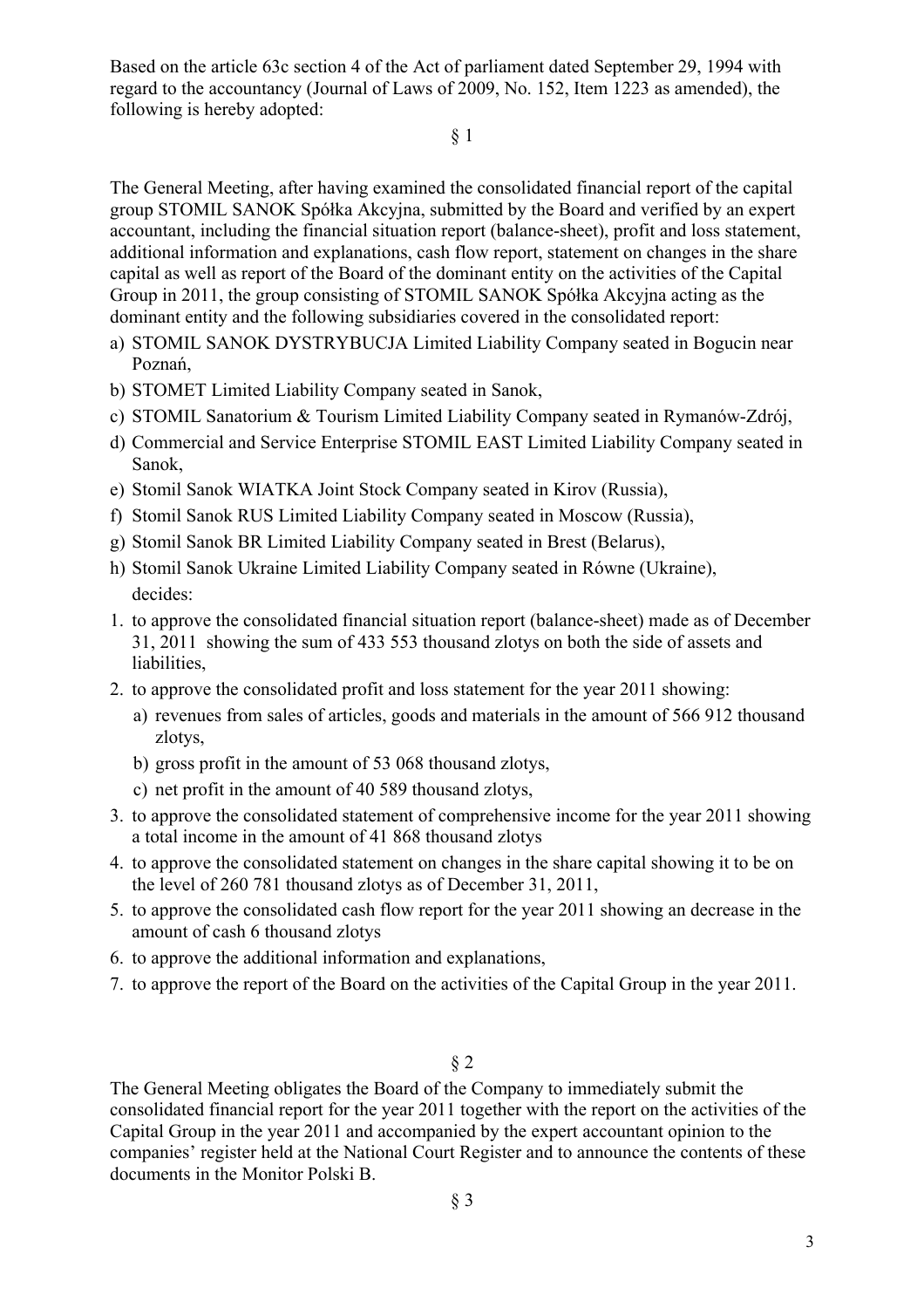The resolution shall enter into force as of the day of its adoption.

*Number of shares on which valid votes were cast – 12.205.600, representing 46,39% of the share capital. Total number of valid votes – 12.205.600,*  including votes "for"  $-12.205.600$ , "against"  $-0$  and "abstaining"  $-0$ .

Resolution no. 6

of the Ordinary General Meeting of Shareholders of Sanockie Zakłady Przemysłu Gumowego STOMIL SANOK Spółka Akcyjna in Sanok of June 26, 2012 with regard to the granting of the vote of acceptance to the President of the Board of the Company on performance of his duties in the year 2011.

Based on the article 395 §2 point 3) of the Commercial Companies' Code as well as §30 section 1 point 3) of the Statute of the Company, the following is hereby adopted:

§ 1

The General Meeting grants Mr Marek Łęcki – the President of the Board of the Company – the vote of acceptance on performance of his duties in the year 2011.

§ 2 The resolution shall enter into force as of the day of its adoption.

*Number of shares on which valid votes were cast – 8.568.110, representing 32,57% of the share capital. Total number of valid votes – 8.568.110, including votes "for" – 8.568.110, "against" – 0 and "abstaining" – 0.* 

Resolution no. 7

of the Ordinary General Meeting of Shareholders of Sanockie Zakłady Przemysłu Gumowego STOMIL SANOK Spółka Akcyjna in Sanok of June 26, 2012 with regard to the granting of the vote of acceptance to a Member of the Board of the Company on performance of his or her duties in the year 2011.

Based on the article 395 §2 point 3) of the Commercial Companies' Code as well as §30 section 1 point 3) of the Statute of the Company, the following is hereby adopted:

§ 1

The General Meeting grants Mrs. Grażyna Kotar – the Member of the Board of the Company – the vote of acceptance on performance of her duties in the year 2011.

## § 2

The resolution shall enter into force as of the day of its adoption.

*Number of shares on which valid votes were cast – 12.205.610, representing 46,39% of the share capital. Total number of valid votes – 12.205.610,*  including votes "for"  $-12.205.610$ , "against"  $-0$  and "abstaining"  $-0$ .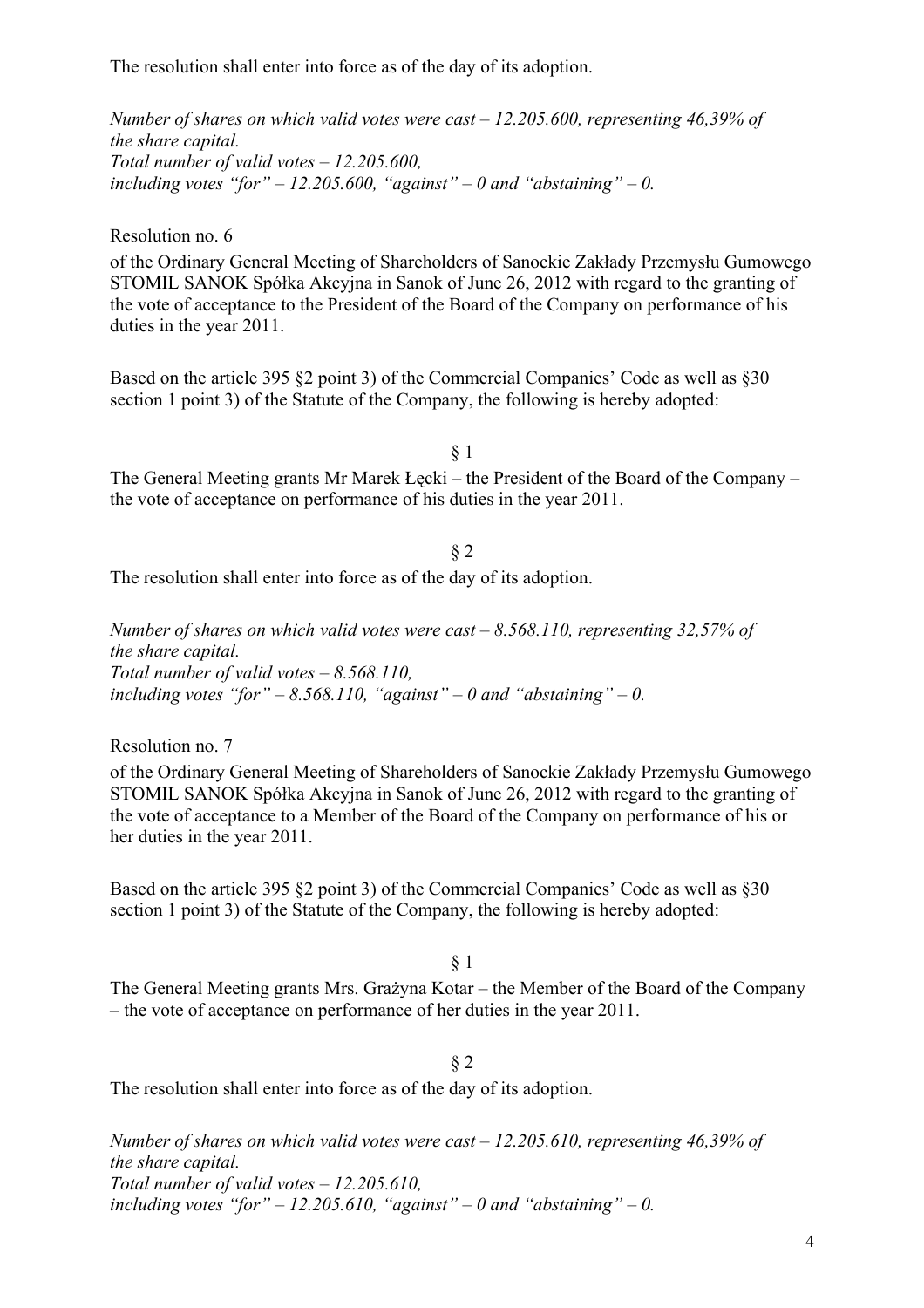Resolution no. 8

of the Ordinary General Meeting of Shareholders of Sanockie Zakłady Przemysłu Gumowego STOMIL SANOK Spółka Akcyjna in Sanok of June 26, 2012 with regard to the granting of the vote of acceptance to a Member of the Board of the Company on performance of his or her duties in the year 2011.

Based on the article 395 §2 point 3) of the Commercial Companies' Code as well as §30 section 1 point 3) of the Statute of the Company, the following is hereby adopted:

§ 1

The General Meeting grants Mrs. Marta Rudnicka – the Member of the Board of the Company – the vote of acceptance on performance of her duties in the year 2011.

§ 2

The resolution shall enter into force as of the day of its adoption.

*Number of shares on which valid votes were cast – 11.362.530, representing 43,19% of the share capital. Total number of valid votes – 11.362.530,*  including votes "for" – 11.362.530, "against" – 0 and "abstaining" – 0.

Resolution no. 9

of the Ordinary General Meeting of Shareholders of Sanockie Zakłady Przemysłu Gumowego STOMIL SANOK Spółka Akcyjna in Sanok of June 26, 2012 with regard to the granting of the vote of acceptance to a Member of the Board of the Company on performance of his or her duties in the year 2011.

Based on the article 395 §2 point 3) of the Commercial Companies' Code as well as §30 section 1 point 3) of the Statute of the Company, the following is hereby adopted:

§ 1

The General Meeting grants Mr. Mariusz Młodecki – the Member of the Board of the Company – the vote of acceptance on performance of his duties in the year 2011.

§ 2

The resolution shall enter into force as of the day of its adoption.

*Number of shares on which valid votes were cast – 12.145.610, representing 46,17% of the share capital. Total number of valid votes – 12.145.610,*  including votes "for" – 12.145.610, "against" – 0 and "abstaining" – 0.

Resolution no. 10

of the Ordinary General Meeting of Shareholders of Sanockie Zakłady Przemysłu Gumowego STOMIL SANOK Spółka Akcyjna in Sanok of June 26, 2012 with regard to the granting of the vote of acceptance to a Member of the Board of the Company on performance of his or her duties in the year 2011.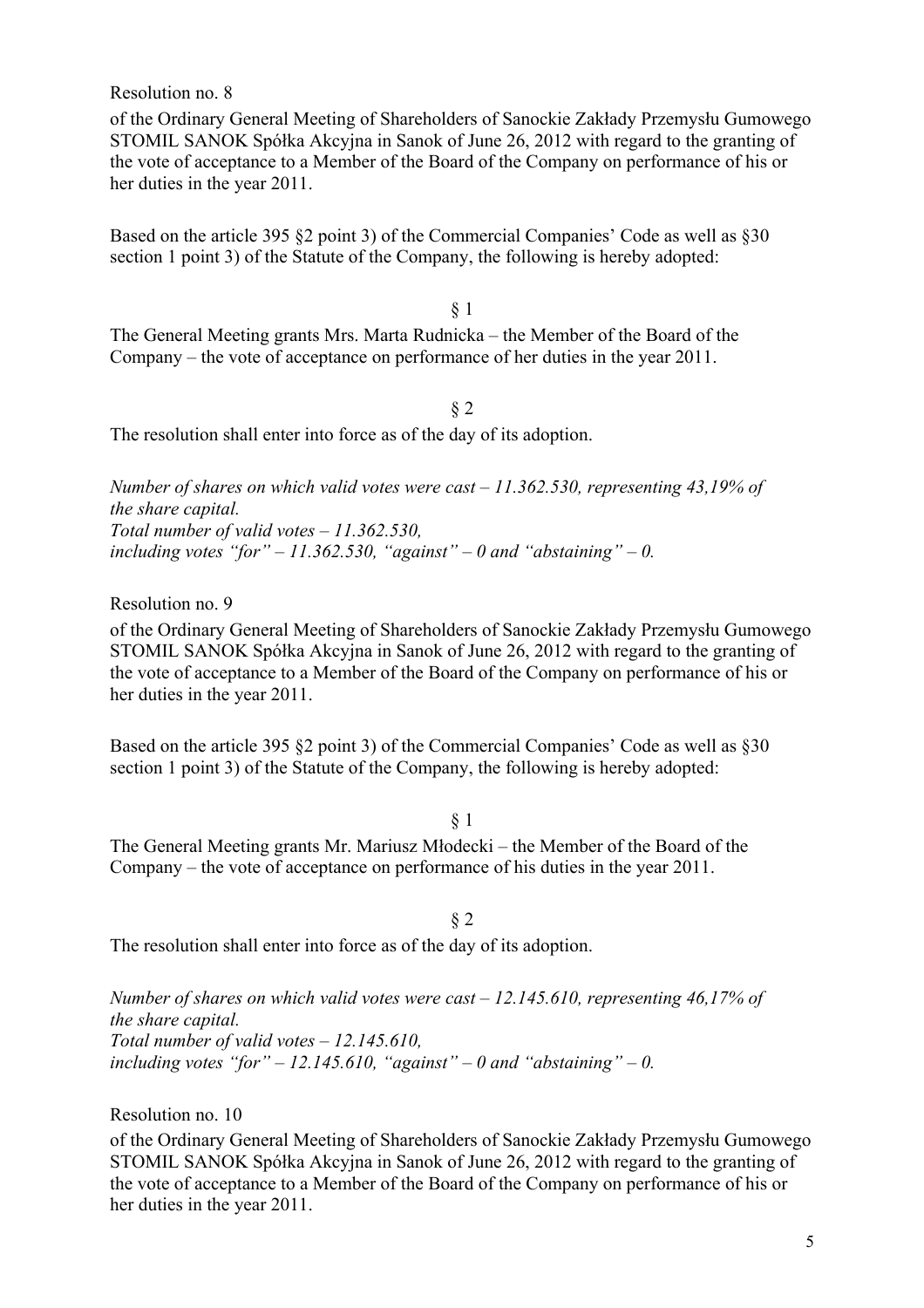Based on the article 395 §2 point 3) of the Commercial Companies' Code as well as §30 section 1 point 3) of the Statute of the Company, the following is hereby adopted:

§ 1

The General Meeting grants Mr. Marcin Saramak – the Member of the Board of the Company – the vote of acceptance on performance of his duties in the year 2011.

§ 2

The resolution shall enter into force as of the day of its adoption.

*Number of shares on which valid votes were cast – 12.205.610, representing 46,39% of the share capital. Total number of valid votes – 12.205.610,*  including votes "for"  $-12.205.610$ , "against"  $-0$  and "abstaining"  $-0$ .

Resolution no. 11

of the Ordinary General Meeting of Shareholders of Sanockie Zakłady Przemysłu Gumowego STOMIL SANOK Spółka Akcyjna in Sanok of June 26, 2012 with regard to the granting of the vote of acceptance to the President of the Supervisory Board of the Company on performance of his duties in the year 2011.

Based on the article 395 §2 point 3) of the Commercial Companies' Code as well as §30 section 1 point 3) of the Statute of the Company, the following is hereby adopted:

§ 1

The General Meeting grants Mr. Jerzy Gabrielczyk – the President of the Supervisory Board – the vote of acceptance on performance of his duties in the year 2011.

§ 2

The resolution shall enter into force as of the day of its adoption.

*Number of shares on which valid votes were cast – 12.205.610, representing 46,39% of the share capital. Total number of valid votes – 12.205.610,*  including votes "for"  $-12.205.610$ , "against"  $-0$  and "abstaining"  $-0$ .

Resolution no. 12 of the Ordinary General Meeting of Shareholders of Sanockie Zakłady Przemysłu Gumowego STOMIL SANOK Spółka Akcyjna in Sanok, dated June 26, 2012 with regard to the granting of the vote of acceptance to the Vice President of the Supervisory Board of the Company on performance of his duties in the year 2011.

Based on the article 395 §2 point 3) of the Commercial Companies' Code as well as §30 section 1 point 3) of the Statute of the Company, the following is hereby adopted: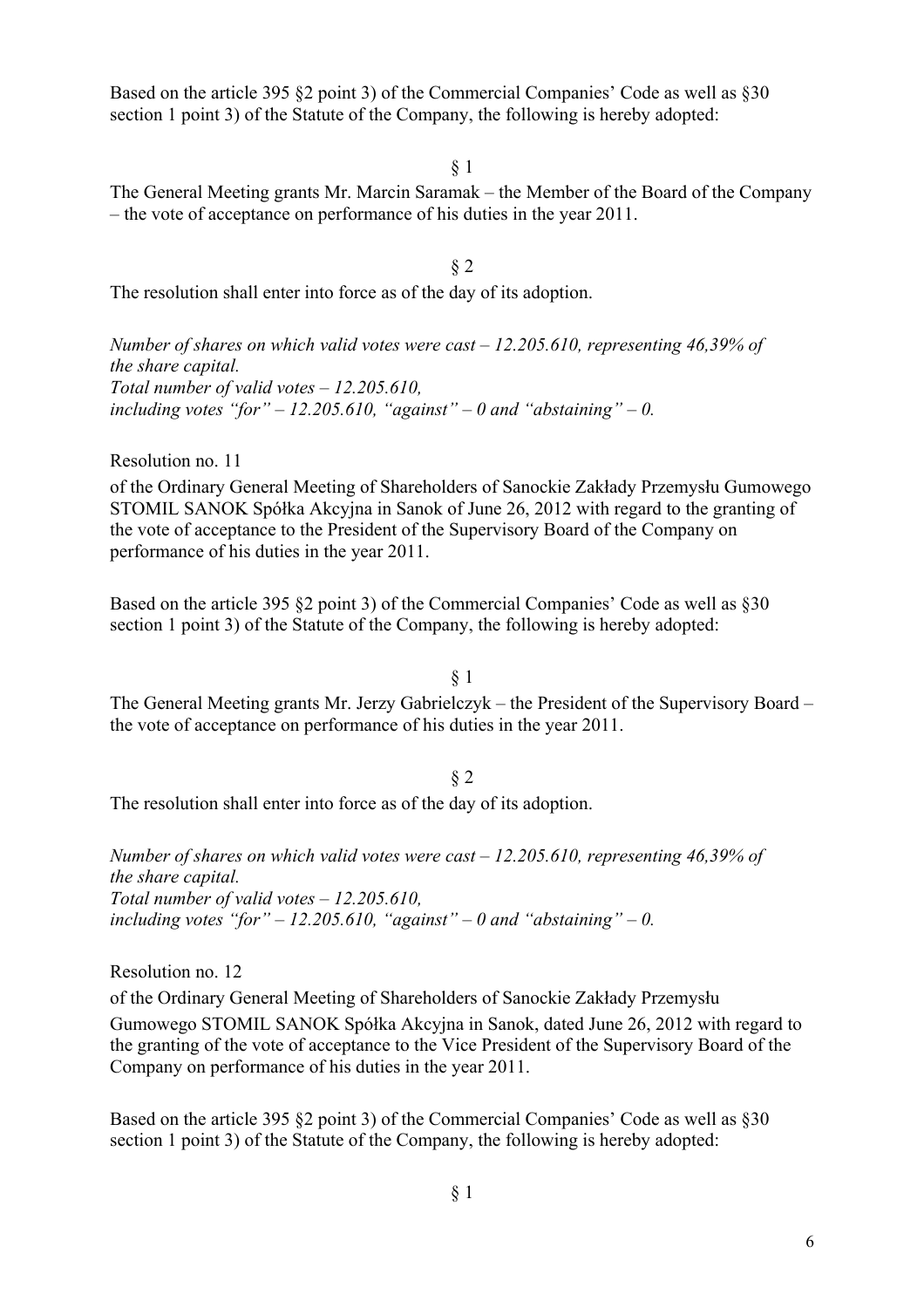The General Meeting grants Mr. Grzegorz Stulgis – the Vice President of the Supervisory Board of the Company – the vote of acceptance on performance of his duties in the year 2011.

§ 2 The resolution shall enter into force as of the day of its adoption.

*Number of shares on which valid votes were cast – 12.205.610, representing 46,39% of the share capital. Total number of valid votes – 12.205.610, including votes "for" – 12.205.610, "against" – 0 and "abstaining" – 0.* 

Resolution no. 13

of the Ordinary General Meeting of Shareholders of Sanockie Zakłady Przemysłu Gumowego STOMIL SANOK Spółka Akcyjna in Sanok, dated June 26, 2012 with regard to the granting of the vote of acceptance to a Member of the Supervisory Board of the Company on performance of his or her duties in the year 2011.

Based on the article 395 §2 point 3) of the Commercial Companies' Code as well as §30 section 1 point 3) of the Statute of the Company, the following is hereby adopted:

§ 1

The General Meeting grants Mr. Grzegorz Rysz – the Member of the Supervisory Board of the Company – the vote of acceptance on performance of his duties in the year 2011.

§ 2 The resolution shall enter into force as of the day of its adoption.

*Number of shares on which valid votes were cast – 12.205.610, representing 46,39% of the share capital. Total number of valid votes – 12.205.610,*  including votes "for"  $-12.205.610$ , "against"  $-0$  and "abstaining"  $-0$ .

Resolution no. 14

of the Ordinary General Meeting of Shareholders of Sanockie Zakłady Przemysłu Gumowego STOMIL SANOK Spółka Akcyjna in Sanok, dated June 26, 2012 with regard to the granting of the vote of acceptance to a Member of the Supervisory Board of the Company on performance of his or her duties in the year 2011.

Based on the article 395 §2 point 3) of the Commercial Companies' Code as well as §30 section 1 point 3) of the Statute of the Company, the following is hereby adopted:

§ 1

The General Meeting grants Mr. Michał Suflida – the Member of the Supervisory Board of the Company – the vote of acceptance on performance of his duties in the year 2011.

§ 2

The resolution shall enter into force as of the day of its adoption.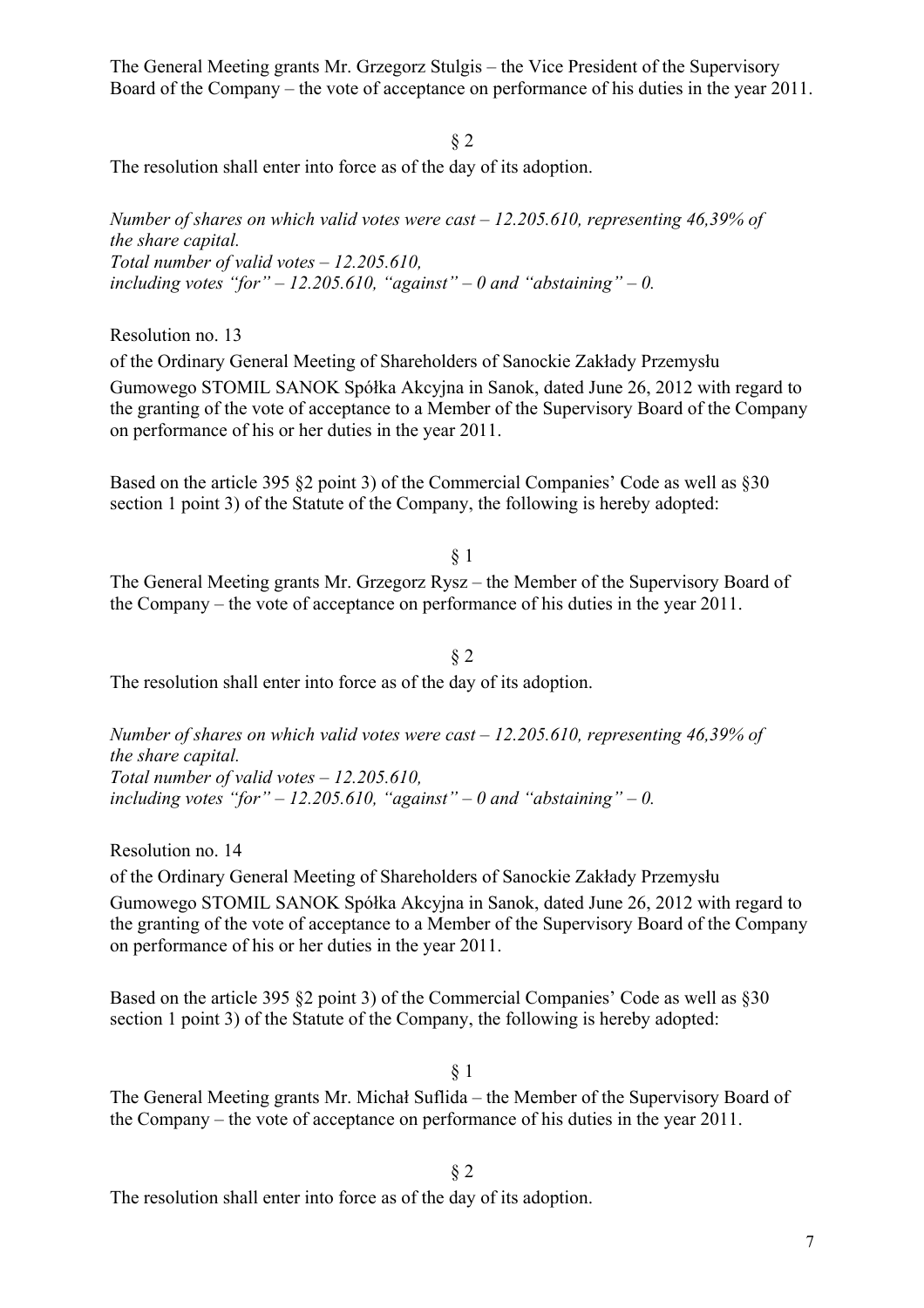*Number of shares on which valid votes were cast – 12.205.610, representing 46,39% of the share capital. Total number of valid votes – 12.205.610,*  including votes "for"  $-12.205.610$ , "against"  $-0$  and "abstaining"  $-0$ .

Resolution no. 15

of the Ordinary General Meeting of Shareholders of Sanockie Zakłady Przemysłu Gumowego STOMIL SANOK Spółka Akcyjna in Sanok, dated June 26, 2012 with regard to the granting of the vote of acceptance to a Member of the Supervisory Board of the Company on performance of his or her duties in the year 2011.

Based on the article 395 §2 point 3) of the Commercial Companies' Code as well as §30 section 1 point 3) of the Statute of the Company, the following is hereby adopted:

§ 1

The General Meeting grants Mr. Piotr Gawryś – the Member of the Supervisory Board of the Company – the vote of acceptance on performance of his duties in the year 2011.

§ 2

The resolution shall enter into force as of the day of its adoption.

*Number of shares on which valid votes were cast – 12.205.610, representing 46,39% of the share capital. Total number of valid votes – 12.205.610,*  including votes "for"  $-12.205.610$ , "against"  $-0$  and "abstaining"  $-0$ .

Resolution no. 16 of the Ordinary General Meeting of Shareholders of Sanockie Zakłady Przemysłu Gumowego STOMIL SANOK Spółka Akcyjna in Sanok, dated June 26, 2012 with regard to the split of the clear profit for the year 2011

Based on the article 395 §2 point 2) of the Commercial Companies' Code as well as §30 section 1 point 2) of the Statute of the Company, the following is hereby adopted:

§ 1

The General Meeting, after having examined the motion of the Board with regard to the split of the clear profit shown in the financial report of Stomil Sanok Spółka Akcyjna for the year 2011 and after having examined the report of the Supervisory Board on the results of verification of this motion, decides to split the clear profit for the year 2011 in the amount 37 359 006,04 zlotys and the undistributed clear profit from last years in the amount 1 162 491,39 zlotys, i.e. altogether clear profit in the amount 38 521 497,43 zlotys in the following way:

- 1. the amount of 16 837 441,28 zlotys is to be assigned for distribution among shareholders in the form of dividend, however:
	- a) the amount of dividend per single share: 0,64 zlotys,
	- b) the date of dividend: August 30, 2012
	- c) the date of payment of dividend: September 13, 2012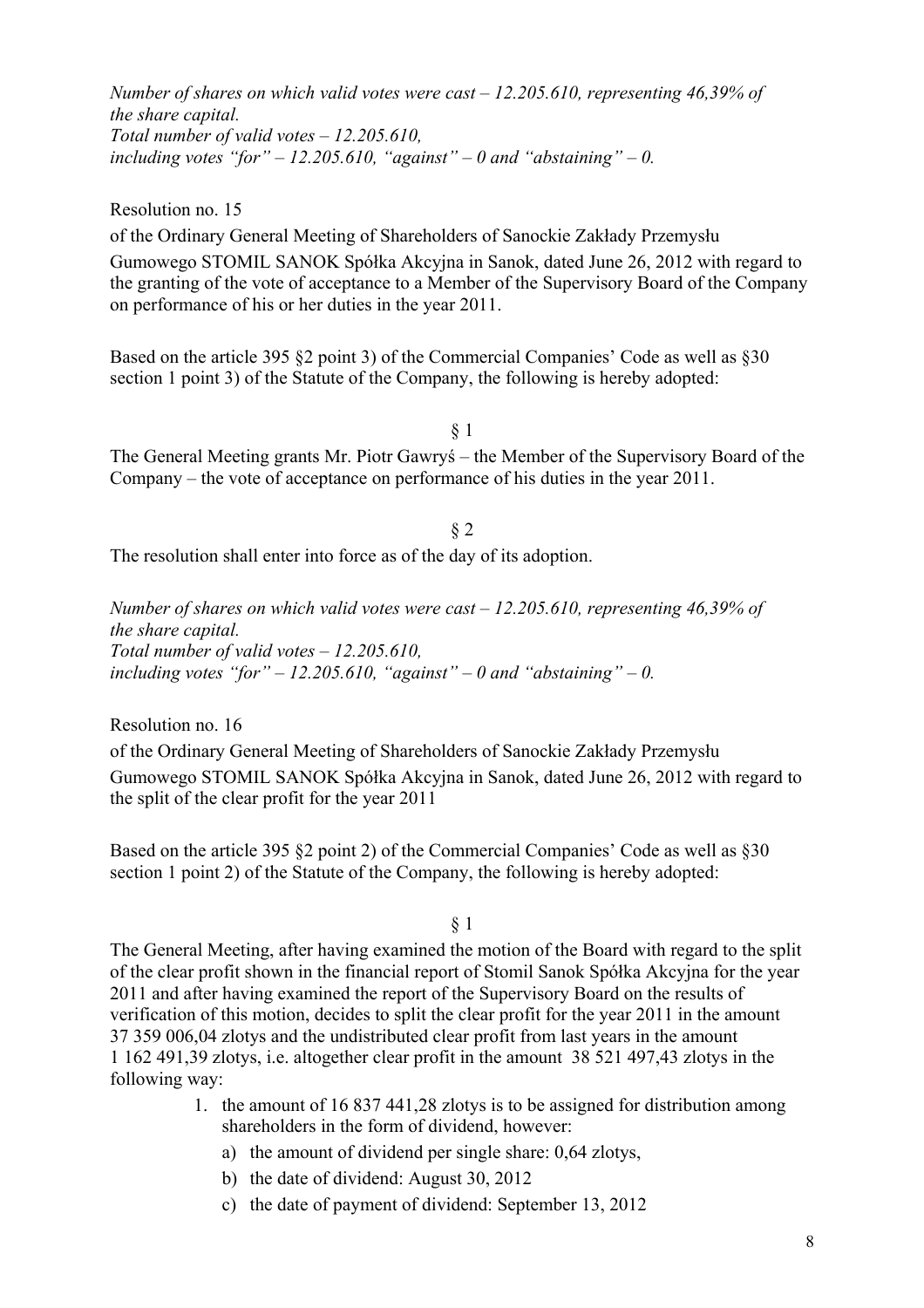2. the amount of 21 684 056,15 zlotys is to be assigned for supplementary capital of the Company,

§ 2

The General Meeting obligates the Board of the Company to immediately submit a copy of this resolution to the companies' register held at the National Court Register.

§ 3

The resolution shall enter into force as of the day of its adoption.

*Number of shares on which valid votes were cast – 12.205.610, representing 46,39% of the share capital. Total number of valid votes – 12.205.610,*  including votes "for"  $-12.205.610$ , "against"  $-0$  and "abstaining"  $-0$ .

Resolution no. 17

of the Ordinary General Meeting of Shareholders of Sanockie Zakłady Przemysłu Gumowego STOMIL SANOK Spółka Akcyjna in Sanok, dated June 26, 2012 with regard to appointment of the President of the Supervisory Board

Based on §17 section 3 and §18 section 1 of the Statute of the Company, the following is hereby adopted:

As of 26 June 2012 the Ordinary General Meeting appoints Mr Jerzy Gabrielczyk as President of the Supervisory Board.

§2

§1

Appointment of Members of Supervisory Board takes place for a period of common threeyear tenure.

§3

The resolution shall enter into force as of the day of its adoption.

*Number of shares on which valid votes were cast – 12.205.610, representing 46,39% of the share capital. Total number of valid votes – 12.205.610,*  including votes "for"  $-12.205.610$ , "against"  $-0$  and "abstaining"  $-0$ .

Resolution no. 18

of the Ordinary General Meeting of Shareholders of Sanockie Zakłady Przemysłu Gumowego STOMIL SANOK Spółka Akcyjna in Sanok, dated June 26, 2012 with regard to appointment of the President of the Supervisory Board

Based on §17 section 3 and §18 section 1 of the Statute of the Company, the following is hereby adopted:

§1

As of 26 June 2012 the Ordinary General Meeting appoints Mr Grzegorz Stulgis as Vice President of the Supervisory Board.

§2

Appointment of Members of Supervisory Board takes place for a period of common threeyear tenure.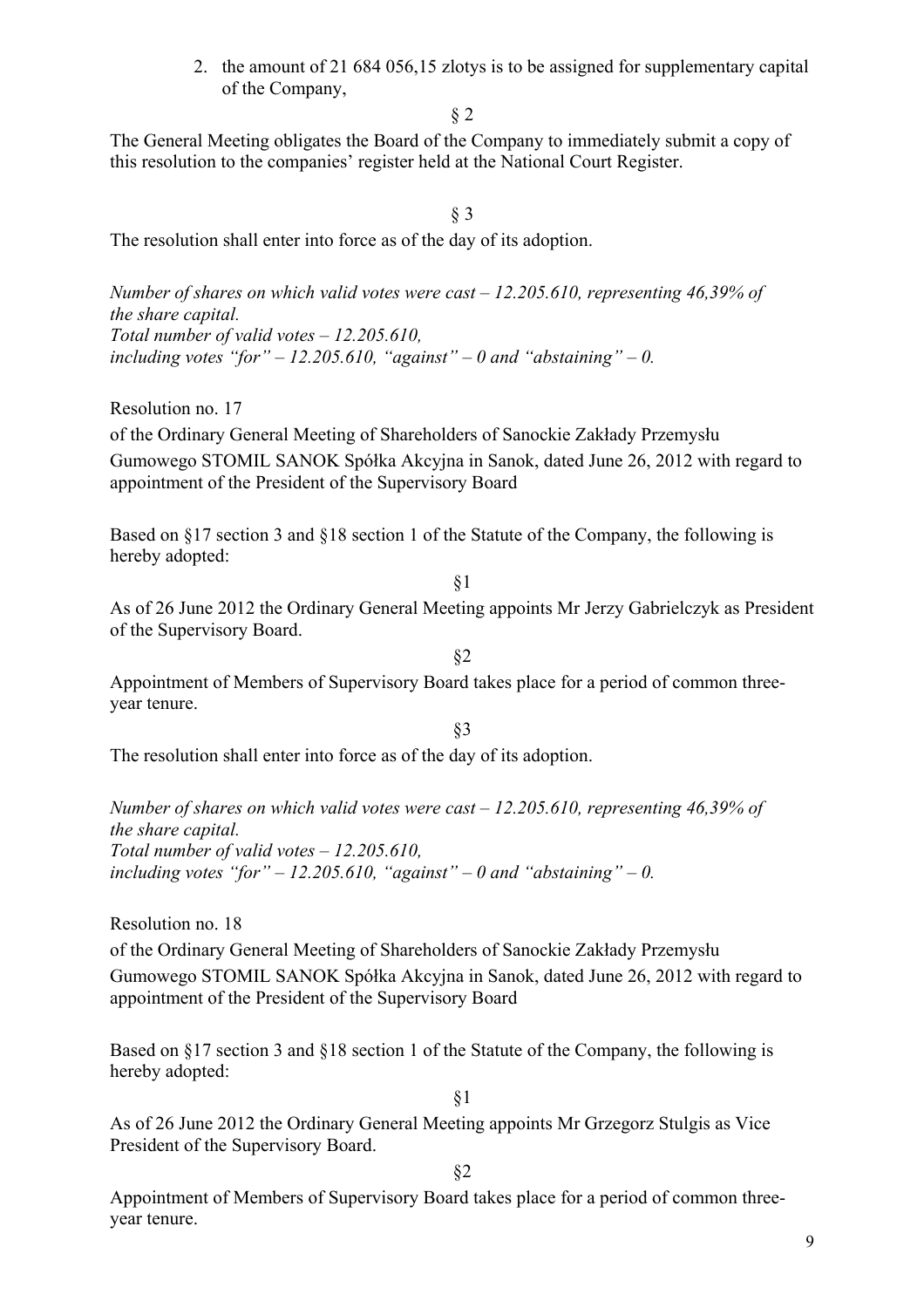The resolution shall enter into force as of the day of its adoption.

*Number of shares on which valid votes were cast – 12.205.610, representing 46,39% of the share capital. Total number of valid votes – 12.205.610, including votes "for" – 12.205.610, "against" – 0 and "abstaining" – 0.*

Resolution no. 19

of the Ordinary General Meeting of Shareholders of Sanockie Zakłady Przemysłu Gumowego STOMIL SANOK Spółka Akcyjna in Sanok, dated June 26, 2012 with regard to appointment of the President of the Supervisory Board

Based on §17 section 3 and §18 section 1 of the Statute of the Company, the following is hereby adopted:

§1

As of 26 June 2012 the Ordinary General Meeting appoints Mr Grzegorz Rysz as Member of the Supervisory Board.

§2

Appointment of Members of Supervisory Board takes place for a period of common threeyear tenure.

§3

The resolution shall enter into force as of the day of its adoption.

*Number of shares on which valid votes were cast – 12.205.610, representing 46,39% of the share capital. Total number of valid votes – 12.205.610,*  including votes "for"  $-12.205.610$ , "against"  $-0$  and "abstaining"  $-0$ .

Resolution no. 20

of the Ordinary General Meeting of Shareholders of Sanockie Zakłady Przemysłu Gumowego STOMIL SANOK Spółka Akcyjna in Sanok, dated June 26, 2012 with regard to appointment of the President of the Supervisory Board

Based on §17 section 3 and §18 section 1 of the Statute of the Company, the following is hereby adopted:

§1

As of 26 June 2012 the Ordinary General Meeting appoints Mr Wojciech Adamczyk as Member of the Supervisory Board.

§2

Appointment of Members of Supervisory Board takes place for a period of common threeyear tenure.

§3

The resolution shall enter into force as of the day of its adoption.

*Number of shares on which valid votes were cast – 12.205.610, representing 46,39% of the share capital. Total number of valid votes – 12.205.610,*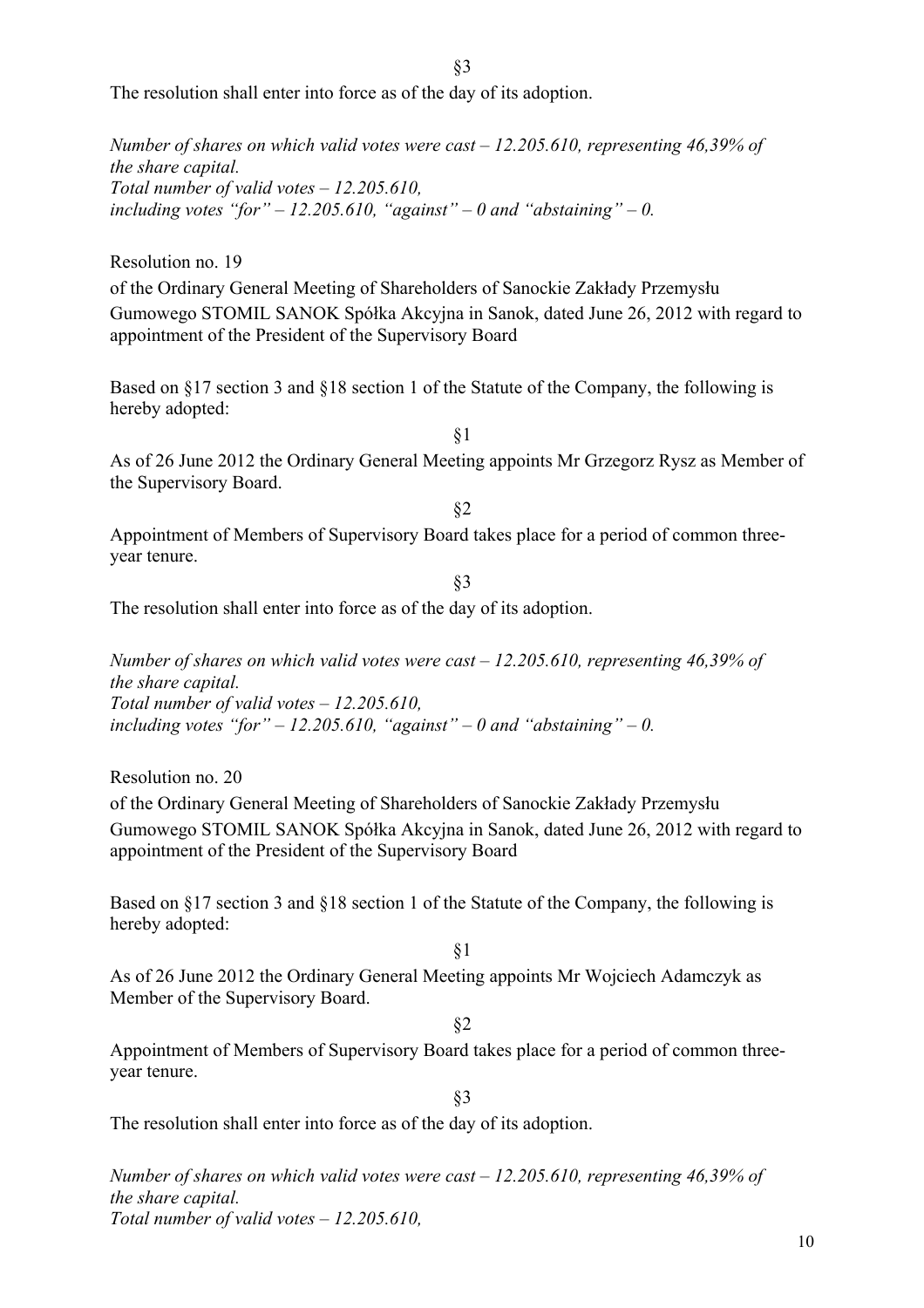Resolution no. 21

of the Ordinary General Meeting of Shareholders of Sanockie Zakłady Przemysłu Gumowego STOMIL SANOK Spółka Akcyjna in Sanok, dated June 26, 2012 with regard to appointment of the President of the Supervisory Board

Based on §17 section 3 and §18 section 1 of the Statute of the Company, the following is hereby adopted:

§1

As of 26 June 2012 the Ordinary General Meeting appoints Mr Michał Suflida as Member of the Supervisory Board.

§2

Appointment of Members of Supervisory Board takes place for a period of common threeyear tenure.

§3

The resolution shall enter into force as of the day of its adoption.

*Number of shares on which valid votes were cast – 12.205.610, representing 46,39% of the share capital. Total number of valid votes – 12.205.610,*  including votes "for"  $-12.205.610$ , "against"  $-0$  and "abstaining"  $-0$ .

Resolution no. 22

of the Ordinary General Meeting of Shareholders of Sanockie Zakłady Przemysłu Gumowego STOMIL SANOK Spółka Akcyjna in Sanok of June 26, 2012 with regard on setting the remuneration of Members of the Supervisory Board of the Company

Based on § 22 section 2 of the Statute of the Company and based on §1 of the Resolution of the Ordinary General Meeting No.17 from 20 May 2005 with regard on principles and procedures of setting the remuneration of Members of the Supervisory Board of the Company, the following is hereby adopted:

§1

1. The remuneration of Members of the Supervisory Board is settling of the following amount:

a) President of the Supervisory Board - monthly 6 500,00 remuneration of zlotys;

b) Vice President of the Supervisory Board of the Company - monthly 5 750,00 remuneration of zlotys;

c) Member of the Supervisory Board - monthly 5 000,00 remuneration of zlotys;

2. The remuneration is entitled irrespective of the frequency of convening sittings of the supervisory board..

3. The remuneration is paid every month from the hole in the payday of the remuneration in the Company.

§2

The General Meeting repeals the Resolution of the Ordinary General Meeting No. 9 from 14 June 2004 with regard to changing the amount of remuneration paid to Members of the Supervisory Board.